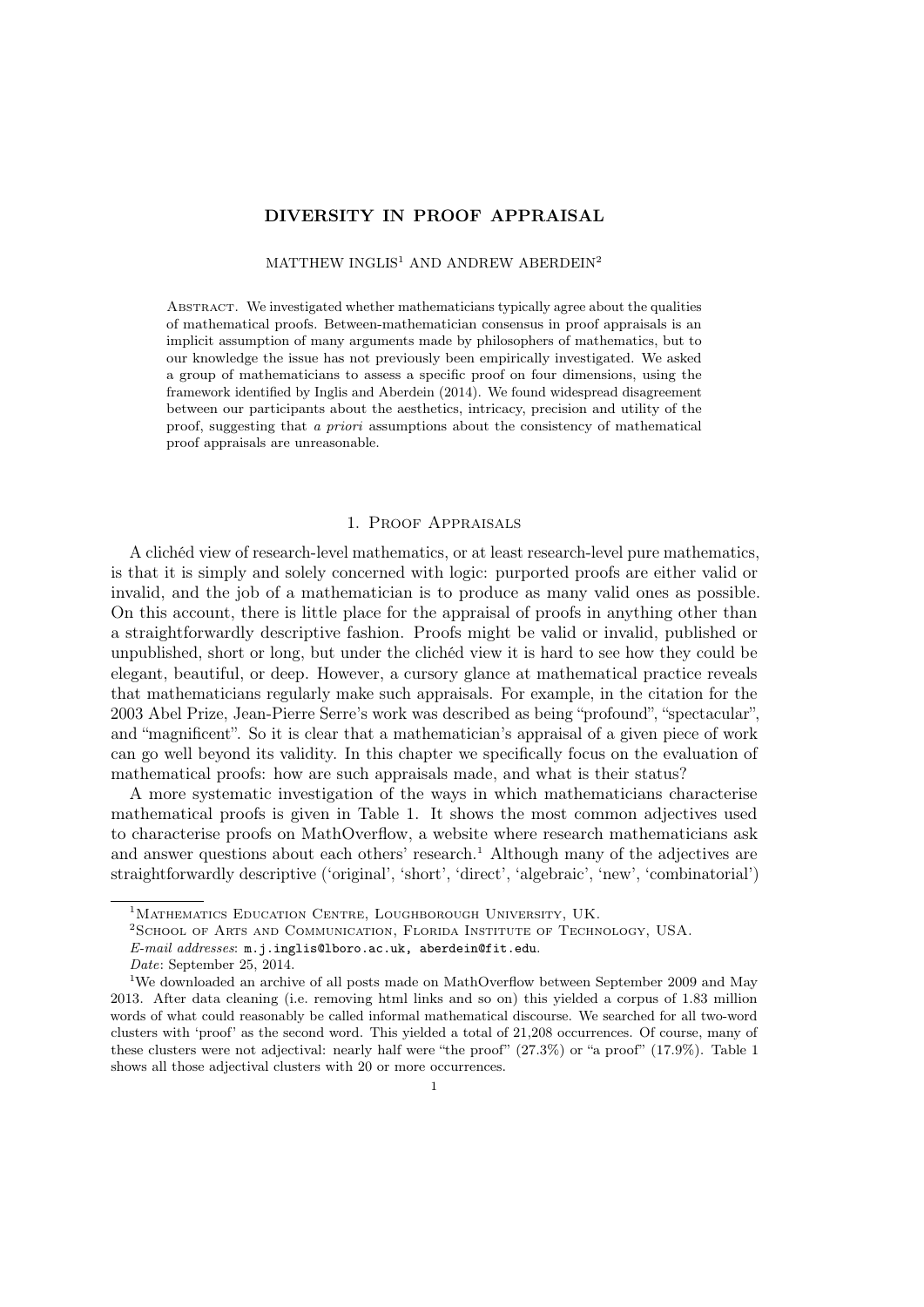these data make clear that mathematicians regularly used their aesthetic judgement (proofs can be 'nice', 'slick', 'elegant', 'conceptual', 'beautiful').

The status of proof appraisals is an issue of fundamental interest to mathematical practice researchers. Several approaches to studying such appraisals have been adopted during the course of the Mathematical Cultures project. Hanna and Mason (2014, MC2) suggested that studying what makes a proof memorable provides an avenue in which less well-specified characteristics can be investigated. They adopted Gowers's (2007) notion of the 'width' of a proof, and related this idea to Raman's (2003) characterisation of 'key ideas'. Raman (MC2) herself hypothesised that the notion of mathematical beauty could be related to 'fit'. She analysed two proofs of Pythagoras's Theorem and argued that one exhibited 'intrinsic fit', in the sense that the proof captured "the essence of why the theorem is true", and that one did not.

This chapter builds directly on two further contributions to the Mathematical Cultures project. Ernest (MC2) discussed different types of mathematical value, and noted that "it is an open controversy as to whether beauty and aesthetics are objective or subjective mathematical values". Ernest's question is fundamental to understanding the status of mathematicians' proof appraisals, and our goal in this chapter is to investigate it empirically. But first we need to qualify Ernest's distinction between objective and subjective values. This might be understood as turning on whether an appraisal of the value in question is factive, that is, on whether it reports upon matters of fact. This is not an issue we can resolve empirically. However, we can empirically determine whether a consensus of mathematicians are in agreement over a specific appraisal. Strictly speaking, these questions are conceptually distinct: a spurious consensus may arise if mathematicians are all wrong in the same way, whether or not there is even a fact of the matter; conversely, mathematicians may disagree over an issue that is factive. Yet, it seems to us to be prima facie implausible that appraisals of mathematical values such as beauty or explanatoriness should motivate this sort of distinction: how might a proof be explanatory if no mathematician finds it so, or lack beauty although most mathematicians regard it as beautiful? Thus, although we wish to remain agnostic whether mathematical values are factive, we hold it to be sufficient for present purposes to focus on the following empirical question: are these values subjective, in the sense that they are primarily an idiosyncratic property of the mathematician doing the judgement? Or are they intersubjective, broadly shared across the community of mathematicians? To answer this question we build on our work that was reported at the second Mathematical Cultures Conference (Inglis & Aberdein, 2014, MC2). Before reviewing this contribution we offer some remarks about the importance of the subjectivity/intersubjectivity distinction for the validity of typical arguments deployed by philosophers of mathematics.

#### 2. The Exemplar Philosophers

A common methodological move made by philosophers of mathematics is to offer an example of a proof, or a mathematical object, assert that the proof has a given property, and appeal to the readers' intuitions for agreement. Here we characterise those who adopt this approach as exemplar philosophers. Perhaps the most clear cut example of a discussion between exemplar philosophers concerns mathematical explanation. Steiner (1978) proposed an account of explanation based on characterising properties, which he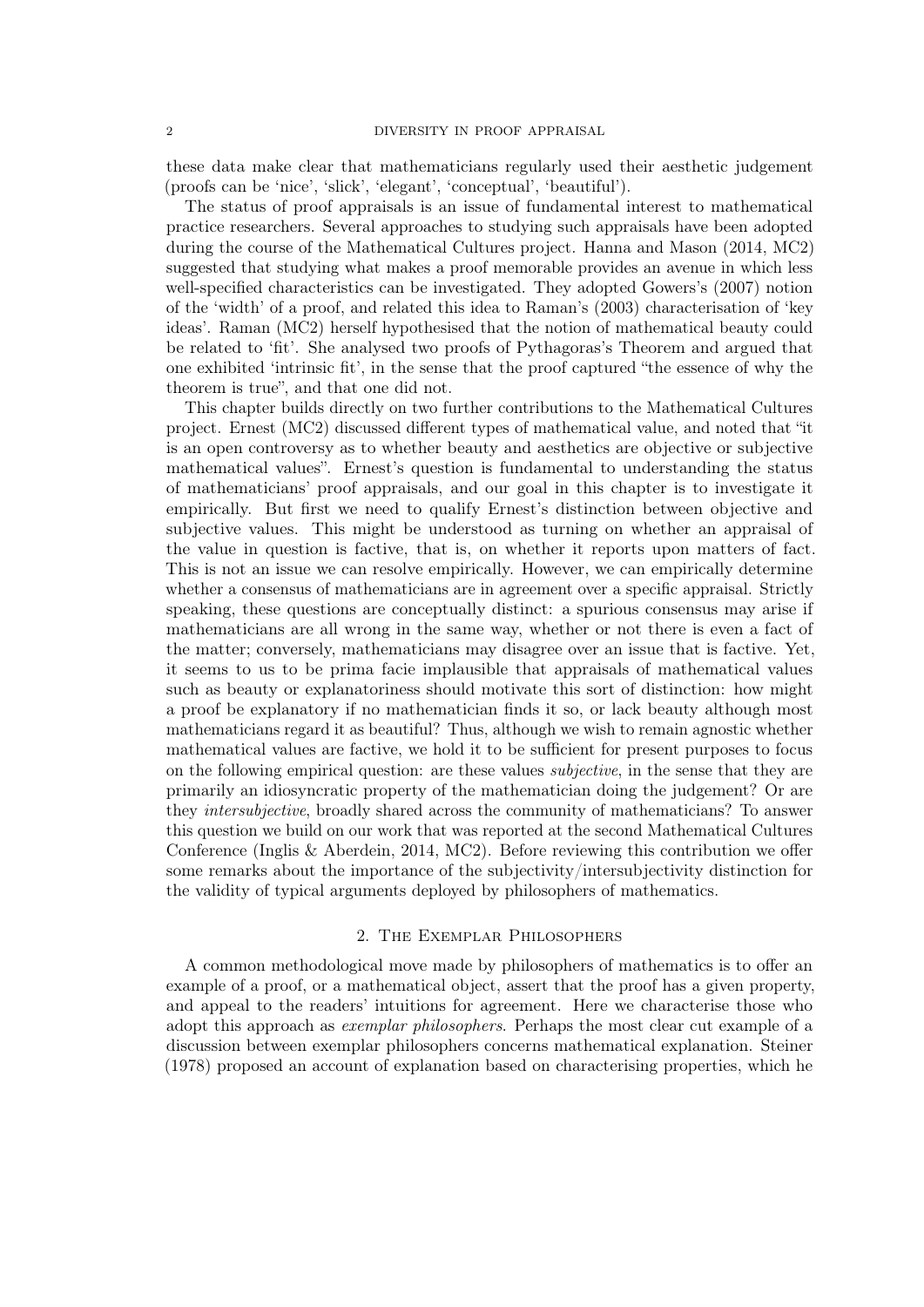| TABLE 1. Most frequent adjectives used to describe proofs on Math-            |
|-------------------------------------------------------------------------------|
| Overflow, those adjectives with a frequency less than 20 are omitted.         |
| Percentages are of all 2-word clusters, including non-adjectives ('the proof' |
| constituted $27\%$ of 2-word clusters).                                       |

| Cluster             | Raw Freq | % Freq |
|---------------------|----------|--------|
| elementary proof    | 269      | 1.27   |
| simple proof        | 223      | 1.05   |
| original proof      | 164      | 0.77   |
| short proof         | 156      | 0.74   |
| direct proof        | 147      | 0.69   |
| standard proof      | 117      | 0.55   |
| formal proof        | 107      | 0.50   |
| algebraic proof     | 104      | 0.49   |
| complete proof      | 95       | 0.45   |
| nice proof          | 92       | 0.43   |
| usual proof         | 91       | 0.43   |
| rigorous proof      | 84       | 0.40   |
| new proof           | 83       | 0.39   |
| easy proof          | 82       | 0.39   |
| first proof         | 80       | 0.38   |
| constructive proof  | 78       | 0.37   |
| combinatorial proof | 77       | 0.36   |
| simpler proof       | 61       | 0.29   |
| quick proof         | 59       | 0.28   |
| geometric proof     | 55       | 0.26   |
| theoretic proof     | 54       | 0.25   |
| bijective proof     | 47       | 0.22   |
| full proof          | 42       | 0.20   |
| general proof       | 42       | 0.20   |
| alternative proof   | 41       | 0.19   |
| detailed proof      | 41       | 0.19   |
| slick proof         | 38       | 0.18   |
| analytic proof      | 37       | 0.17   |
| mathematical proof  | 37       | 0.17   |
| elegant proof       | 36       | 0.17   |
| classical proof     | 35       | 0.17   |
| inductive proof     | 32       | 0.15   |
| conceptual proof    | 31       | 0.15   |
| correct proof       | 29       | 0.14   |
| consistency proof   | 28       | 0.13   |
| shortest proof      | 28       | 0.13   |
| topological proof   | 28       | 0.13   |
| beautiful proof     | 23       | 0.11   |
| similar proof       | 23       | 0.11   |
| probabilistic proof | 21       | 0.10   |
| published proof     | 21       | 0.10   |
| valid proof         | 20       | 0.09   |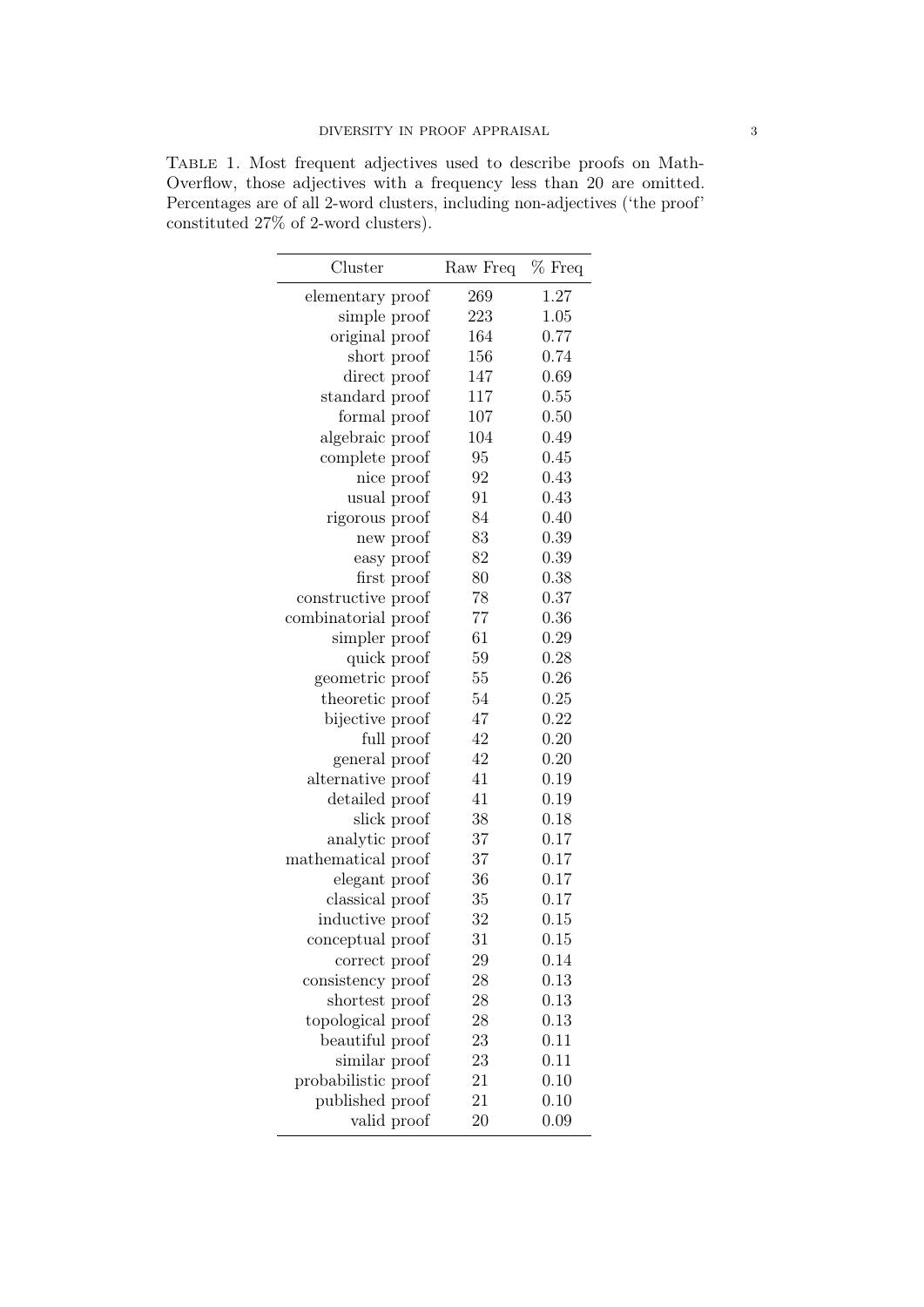defined to be "a property unique to a given entity or structure within a family or domain of such entities or structures" (p. 143). He suggested that an explanatory proof was one which "makes reference to a characterising property of an entity or structure mentioned in the theorem, such as that from the proof it is evident that the result depends on the property" (p. 143).

Steiner's argument is a model of the exemplar philosophers' approach. First he rejected an earlier characterisation of explanatoriness (Feferman's (1969) suggestion that explanatory proofs were those which are more general) by offering a proof of Pythagoras's theorem about which "it would be hard to claim that" it were more explanatory than the standard proof, despite it being more general (p. 139). Next, Steiner offered his own characterisation and justified it with reference to a proof (of the lemma that there are no integers a and b such that  $a^2 = 2b^2$ ) which he claimed was explanatory, and which satisfied his characterisation. Finally, Steiner offered an example of a supposedly non-explanatory proof of the identity  $1 + 2 + 3 + \ldots + n = n(n + 1)/2$ , and showed that it did not satisfy his characterisation. At each point in his argument Steiner asserted that the proofs he presented were exemplars of explanatoriness or non-explanatoriness, and offered no justification beyond his own judgement and an implicit appeal to his readers' intuitions.

Steiner's characterisation of explanatoriness was criticised by Resnik and Kushner (1987), again using the exemplar approach. They offered two proofs, one "that meets Steiner's criterion but doesn't explain and one which ought to explain if any proof does but fails to meet Steiner's criterion" (p. 146). With respect to the second proof, of the intermediate value theorem, the authors suggested that it was explanatory because "We find it hard to see how someone could understand this proof and yet ask why the theorem is true" (p. 149). As with Steiner then, no substantive evidence was offered, beyond their own judgement, for the (non-)explanatoriness of Resnik and Kushner's exemplar proofs.

This reliance on personal intuitions was criticised by Hafner and Mancosu (2005), who suggested that relying upon exemplar proofs identified by philosophers might not accurately reflect those proofs considered explanatory by working mathematicians. They offered a different exemplar to challenge Steiner, a proof of Kummer's Convergence Test produced by Pringsheim. In contrast to Steiner and Resnik and Kushner, Hafner and Mancosu appealed to the intuition of the proof's author, not simply to their own intuitions: "According to Pringsheim this proof gives 'the true reason why the  $C_n$  [...] can eventually be replaced by *completely arbitrary positive* numbers  $B_n$ <sup>"</sup> (p. 229). Based on this evidence, Hafner and Mancosu concluded that their proof was genuinely an exemplar of explanatoriness, and used it to probe the adequacy of Steiner's characterisation.

A critical assumption of all existing exemplar accounts of explanatoriness is that intuitions about whether a proof is explanatory or non-explanatory are widely shared.<sup>2</sup> For the arguments offered by Steiner and Resnik and Kushner to persuade, it is crucial that their own judgements about explanatoriness are representative of the mathematical community at large. Hafner and Mancosu require a weaker assumption, that the judgement made by Pringsheim, a working mathematician, is representative of the larger mathematical community. Nevertheless, both approaches require the assumption of intersubjectivity,

<sup>&</sup>lt;sup>2</sup>Note that, although we have focused on explanatoriness here, there are accounts of other mathematical values which use exemplars (e.g., Montaño, 2014; Tappenden, 2008a, 2008b).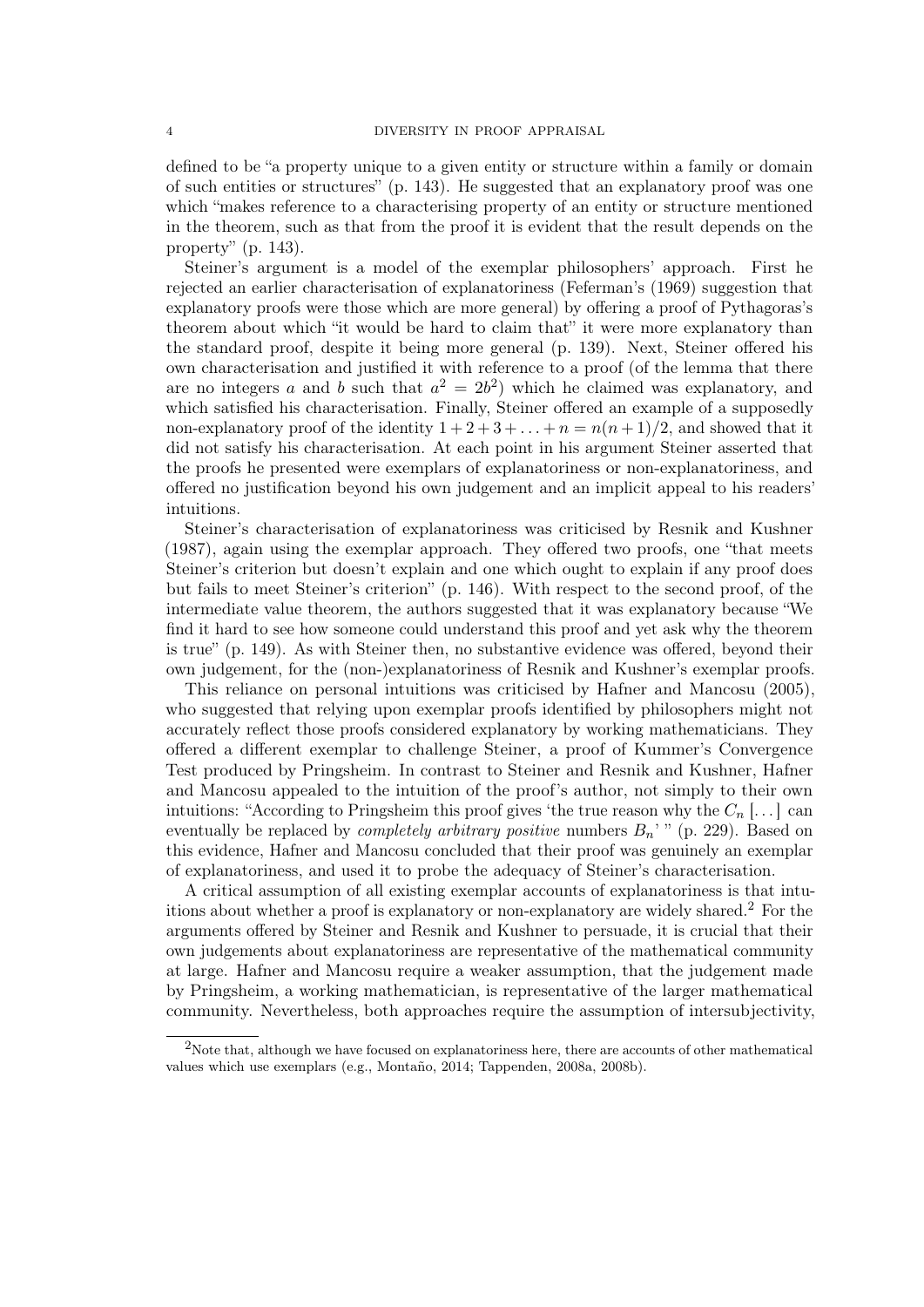that judgements about the properties of proofs are broadly shared across the mathematical community. If this assumption did not hold, then the domain of applicability of Steiner's theory would be substantially smaller than the whole mathematical community (it would merely be the collection of mathematicians who shared Steiner's intuitions, a group of unknown size). Further, as Ernest (MC2) pointed out, whether or not the assumption of intersubjectivity is reasonable is currently an unresolved open question. If the assumption is incorrect, and if there are disagreements between mathematicians about the explanatoriness of the exemplars offered by the exemplar philosophers, then the whole exemplar approach to characterising mathematical qualities such as explanatoriness or beauty seems problematic.

Our goal in this chapter is to empirically investigate the extent to which proof appraisals are shared between mathematicians. To do this, we build on our earlier analysis of the structure of mathematical proof appraisals (Inglis & Aberdein, 2014, MC2).

## 3. The Structure of Proof Appraisals

In earlier work (Inglis & Aberdein, 2014) we argued that the ways in which mathematicians evaluate mathematical proofs can be considered an analogous problem to the ways in which people evaluate human personalities. In both cases there are a large number of adjectives which can be applied (proofs can be appealing, bold, dense, etc.; humans can be bashful, creative, moody, etc.). And in both cases some of these adjectives appear to capture very similar ideas (elegant proofs seem intuitively likely to also be characterised as beautiful; rude people seem likely to also be characterised as unsympathetic). Social psychologists have approached the study of human personalities by asking participants to rate how accurately a given person (perhaps themselves, perhaps an acquaintance) would be described by a long list of adjectives. These ratings can then be subjected to an exploratory factor analysis, a statistical procedure which clusters the adjectives depending on how well they are correlated. For example, if a person who is accurately described by the word 'unsympathetic' is highly likely to be accurately described by the word 'rude', then in some sense the two adjectives are measuring the same trait. One of the most robust findings in social psychology is the observation that human personality traits cluster around five broad dimensions (Donnellan, Oswald, Baird, & Lucas, 2006; John, Naumann, & Soto, 2008).

We adopted an analogous strategy by asking a large group of mathematicians to think of a specific proof that they had recently refereed or read, and to state how accurately a long list of adjectives described it. We found that there were four broad dimensions upon which mathematical proofs vary, which we labelled Aesthetics, Intricacy, Precision and Utility (Inglis & Aberdein, 2014).<sup>3</sup> Importantly, all other adjectives in our study could be approximated by linear combinations of these dimensions. For example, proofs were likely to be rated as explanatory if they were useful, precise and non-intricate.<sup>4</sup> Thus, to

<sup>3</sup>We also found a fifth group of adjectives which consisted of those which were uniformly poor descriptors of the participants' chosen proofs (e.g. very few of the participants' chosen proofs were characterised as careless, crude, or flimsy). We characterised these as the Non-Use adjectives.

<sup>&</sup>lt;sup>4</sup>The adjective 'explanatory' had loadings of 0.101, 0.002,  $-0.308$ , 0.313 and 0.367 on the Aesthetics, Non-Use, Intricacy, Utility and Precision dimensions respectively.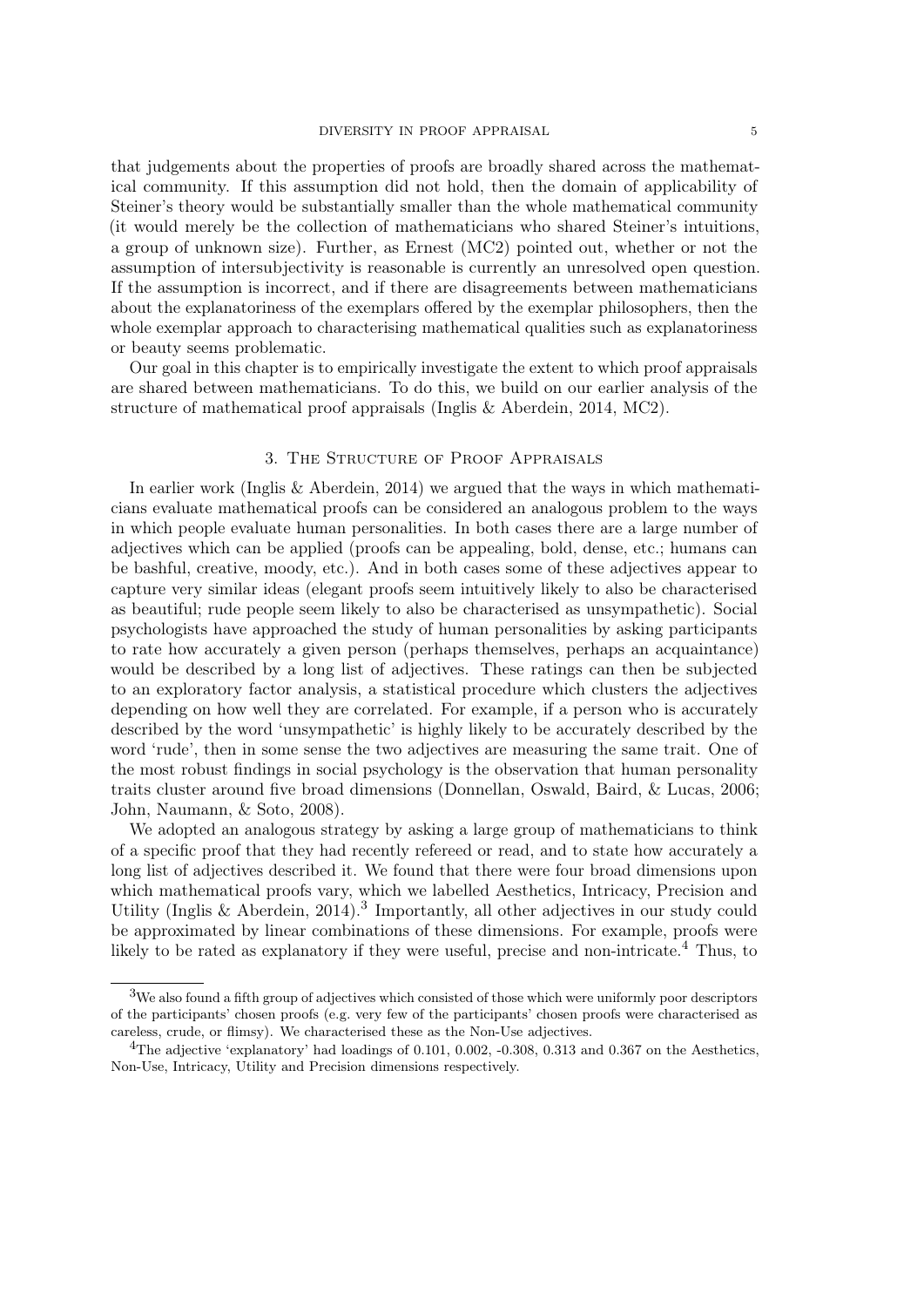investigate the subjectiveness of any of our original adjectives, including 'explanatory', it suffices to consider the subjectiveness of these four dimensions.

Although our earlier study gives an indication of the structure of the space in which mathematical appraisals operate, it does not indicate whether proof appraisals are idiosyncratic subjective judgements which vary greatly between mathematicians, or intersubjective judgements that are broadly shared across the mathematical community. In the studies reported in this paper we sought to address this question by asking a group of mathematicians to study a particular proof, and then appraise it within the four-dimensional space earlier identified. In order to achieve this aim, we first produced a short research instrument which could reliably capture mathematicians' proof appraisals. The two studies involved in this process are reported in the Appendix. In the next section, we describe the methods used in our main study.

#### 4. Method, Procedure and Participants

All mathematics departments with graduate programmes ranked by U.S. News  $\mathcal{C}$ World Report were invited by email to participate in the study. If the department agreed, they forwarded an email invitation to participate to all research-active mathematicians in their departments. Potential participants were asked to visit a website where the purpose of the study was explained. If they agreed to participate, they clicked through to the first page, where they were asked to state their research area (pure mathematics, applied mathematics or statistics) along with the AMS subject classification which best characterised their work, and their position (PhD student, postdoc, faculty with less than 5 years experience, or faculty with more than 5 years experience).

On the next page participants were presented with a proof of the Sylvester-Gallai theorem, shown in Figure 1, taken from Proofs from the Book (Aigner & Ziegler, 2000). Aigner and Ziegler attributed the proof to L. M. Kelly and described it as being "simply the best" (p. 63). We chose this proof because it seemed to be relatively accessible, but also non-trivial. In addition, because it appeared in Proofs from the Book, we had reason to believe that it would elicit aesthetic reactions from at least some participants.

After studying the proof, participants were asked to select how accurately each of the twenty adjectives shown in Table 2 described it. The adjectives were presented in a random order and participants were asked to respond using a five-point Likert scale (very inaccurate, moderately inaccurate, neither inaccurate nor accurate, moderately accurate, very accurate).

Finally, participants were thanked for their time and invited to contact the research team should they have any questions.

A total of 112 mathematicians completed the study, consisting of 47 PhD students, 12 postdocs, 52 faculty (of whom 11 had less than five years experience), and 1 participant who declined to answer. The majority, 83% of participants, were pure mathematicians, 15% were applied mathematicians, and only 2% were statisticians.

## 5. Results and Discussion

Internal consistency is a critical aspect of psychometric instrument development. Because such instruments typically consist of several different Likert-scale items designed to measure the same construct, it is important to determine that each of these items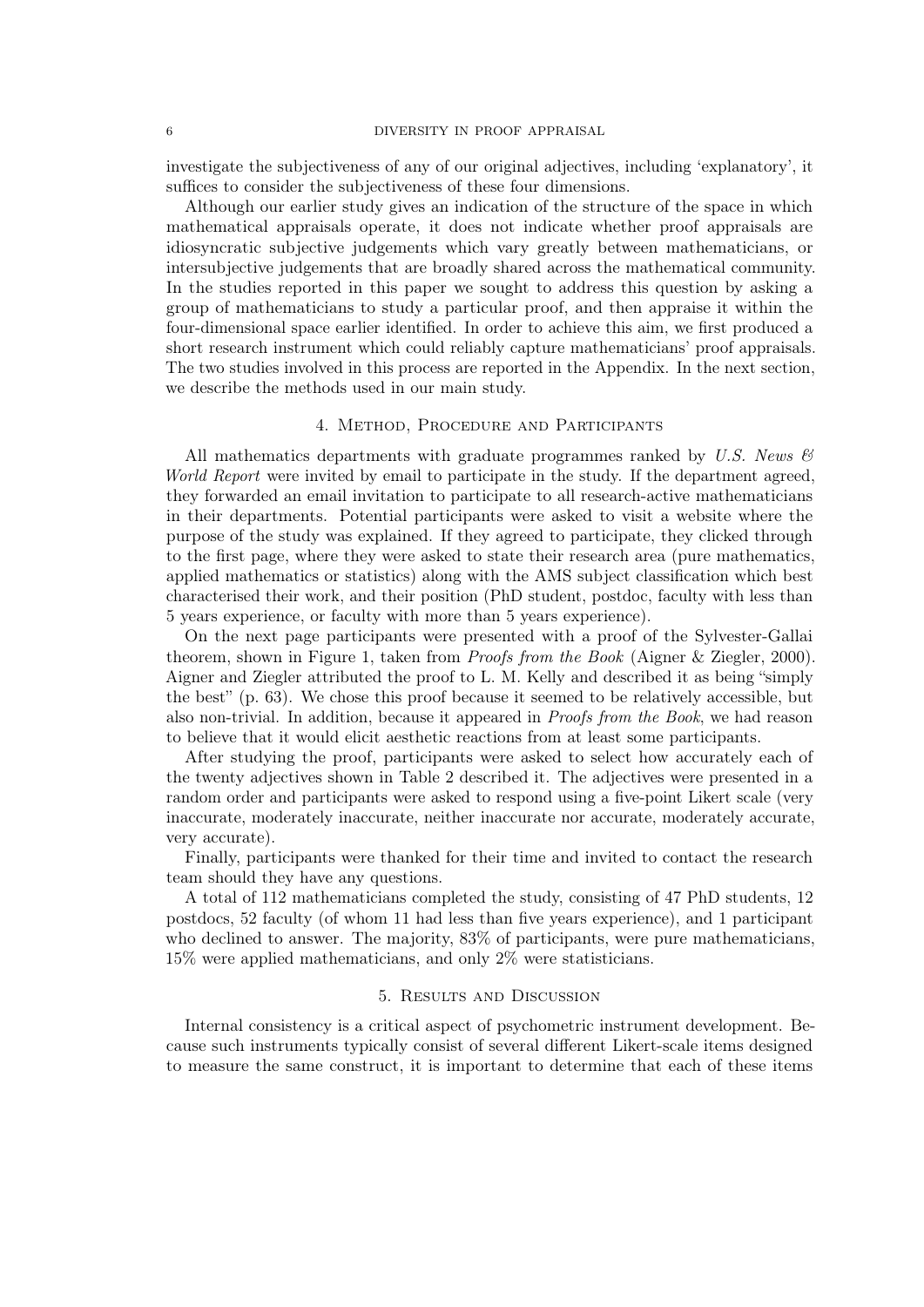**Theorem.** In any configuration of n points in the plane, not all on a line, there is a line which contains exactly two of the points.

**Proof.** Let  $P$  be the given set of points and consider the set  $\mathcal L$  of all lines which pass through at least two points of  $P$ . Among all pairs  $(P, \ell)$  with P not on  $\ell$ , choose a pair  $(P_0, \ell_0)$  such that  $P_0$  has the smallest distance to  $\ell_0$ , with Q being the point on  $\ell_0$  closest to  $P_0$  (that is, on the line through  $P_0$  vertical to  $\ell_0$ ).

*Claim:* This line  $\ell_0$  does it!

If not, then  $\ell_0$  contains at least three points of  $P$ , and thus two of them, say  $P_1$  and  $P_2$ , lie on the same side of Q. Let us assume that  $P_1$  lies between Q and  $P_2$ , where  $P_1$  possibly coincides with  $Q$ . The figure below shows the configuration. It follows that the distance of  $P_1$  to the line  $\ell_1$  determined by  $P_0$  and  $P_2$  is smaller than the distance of  $P_0$  to  $\ell_0$ , and this contradicts our choice for  $\ell_0$  and  $P_0$ .



FIGURE 1. The proof used in the study, taken from Aigner and Zeigler (2000, p. 63).

results in a similar score to every other item which purportedly measures that construct. For example, the mini IPIP personality scales consist of four items for each of the five dimensions of human personality (Donnellan et al., 2006). If two items designed to assess how neurotic a person was resulted in substantially different responses, then we would say that the neuroticism dimension had poor internal consistency, and scores derived from it should be treated with caution. Typically the internal consistency of a scale is assessed using either a split-half reliability coefficient or the Cronbach's alpha statistic. To calculate the split-half reliability of a scale one calculates individuals' overall score on half the items (the odd numbered items, say) and correlates this figure with that from the other half of the items. If the scale has high internal consistency, this correlation coefficient (once adjusted for the reduced test length) should be high. The Cronbach's alpha coefficient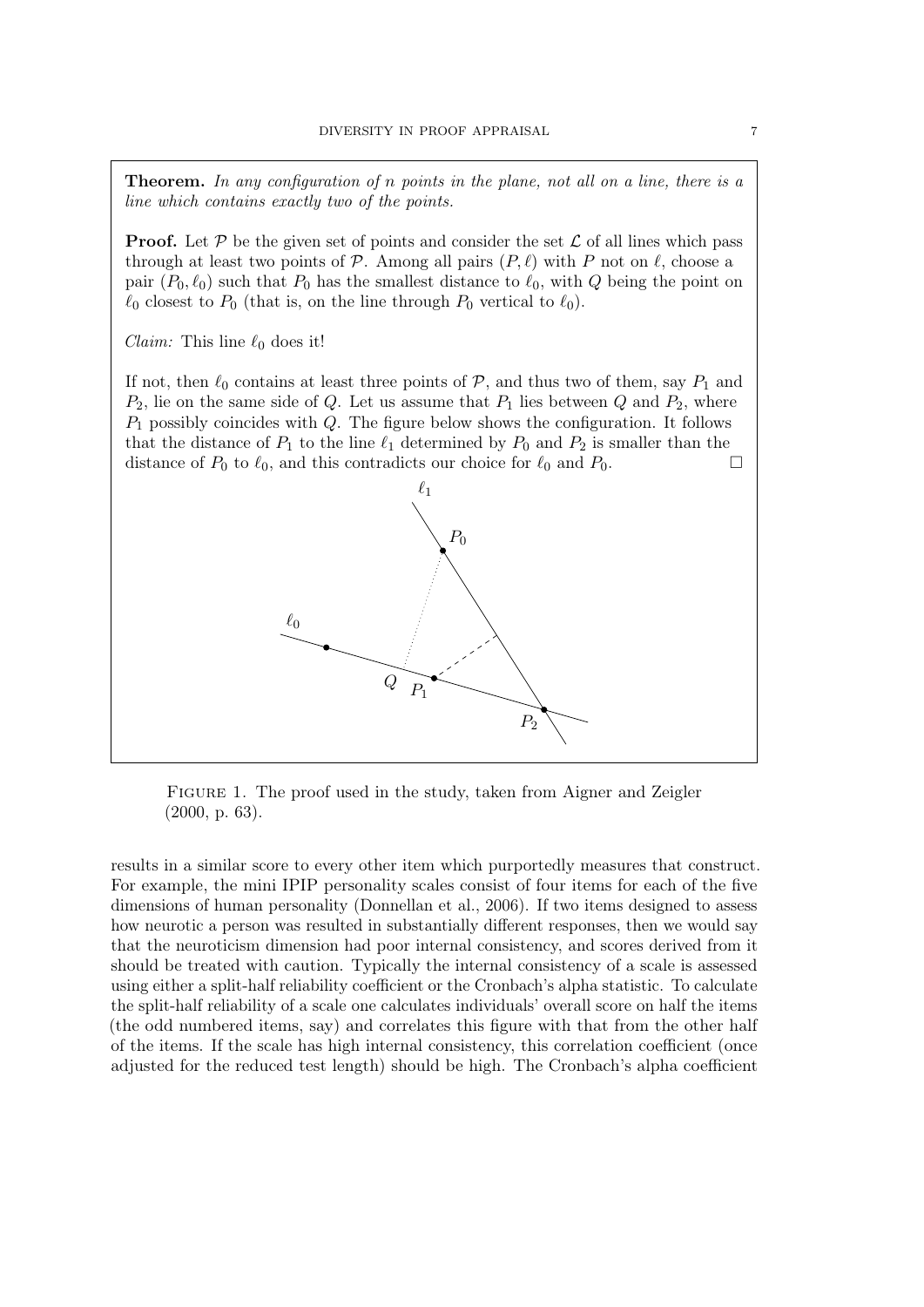Table 2. The adjectives used in the short scale.

| Adjective       | Dimension  |  |
|-----------------|------------|--|
| ingenious       | Aesthetics |  |
| inspired        | Aesthetics |  |
| profound        | Aesthetics |  |
| striking        | Aesthetics |  |
| dense           | Intricacy  |  |
| difficult       | Intricacy  |  |
| intricate       | Intricacy  |  |
| *simple         | Intricacy  |  |
| careless        | Non-Use    |  |
| crude           | Non-Use    |  |
| flimsy          | Non-Use    |  |
| shallow         | Non-Use    |  |
| careful         | Precision  |  |
| meticulous      | Precision  |  |
| precise         | Precision  |  |
| rigorous        | Precision  |  |
| applicable      | Utility    |  |
| informative     | Utility    |  |
| practical       | Utility    |  |
| useful          | Utility    |  |
| *reverse scored |            |  |

results from a more involved calculation, but operates on the same principles and can be interpreted in an similar manner (e.g., Knapp & Mueller, 2010). Typically a split-half or alpha coefficient of 0.7 or greater is considered to indicate acceptably high internal consistency (e.g., Nunnally, 1978).

We first calculated the internal consistencies of the four dimensions. This yielded Cronbach's alphas of .877, .743, .839 and .797 for the Aesthetics, Intricacy, Precision and Utility dimensions respectively. As in the final pilot study (reported in the Appendix) all alphas were above the typical guideline of .7 (Nunnally, 1978).

We then calculated dimension scores for each participant by adding their Likert scale responses for each dimension (with "very inaccurate" given a score of 1, and "very accurate" a score of 5). The responses for 'simple' were reverse scored. This yielded four scores for each participant, one for each dimension, which could vary from 4 to 20 (so, for example, if a participant had a score of 20 on the Intricate dimension, they found the proof to be highly intricate). We then plotted the distributions of the scores, these are shown in Figure 2. Inspection of these histograms revealed widely spread distributions of scores for each of the four dimensions.

We further analysed participants' responses by conducting a hierarchical cluster analysis (using Ward's method with a Euclidean squared metric). This is a statistical procedure which attempts to cluster participants into groups based on the similarity of their scores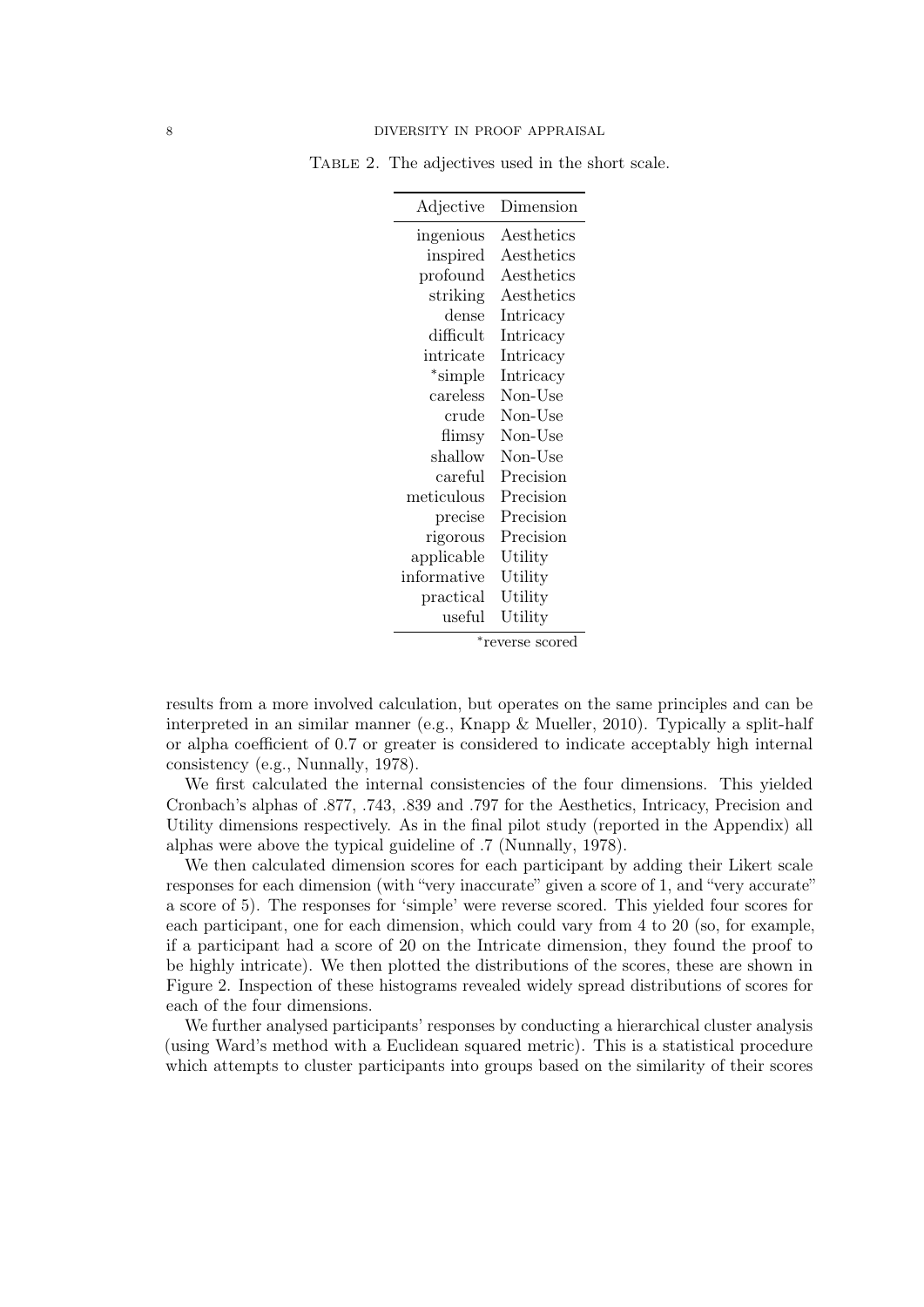

FIGURE 2. Histograms showing how participants rated the proof on each of the four dimensions.

on different dimensions. Inspection of the resulting dendrogram suggested that a three cluster solution was optimal. The mean ratings of each group for each dimension are shown in Figure 3. Participants in Cluster 1 ( $N = 51$ ) rated the proof as being high on the Aesthetics, Precision and Utility dimensions, and low on the Intricacy dimension; participants in Cluster 2 ( $N = 25$ ) rated it as being low on the Aesthetics, Intricacy and Precision dimensions, and high on the Utility dimension; and participants in Cluster  $3(N = 36)$  rated the proof as being low on all dimensions, and especially low on the Aesthetics dimension.

Next we investigated whether participants' responses could be predicted using their research area. We ran a multivariate analysis of variance (Manova), with research area (pure or applied mathematics) as the predictor, and scores on the four dimensions as the dependent variables. For the purposes of this analysis we classified the two statisticians in the sample as being applied mathematicians. Overall, there was no main effect of research area,  $F(4, 107) = 1.733$ ,  $p = .148$ . Looking at the dimensions separately revealed a trend for the applied mathematicians to find the proof more intricate than the pure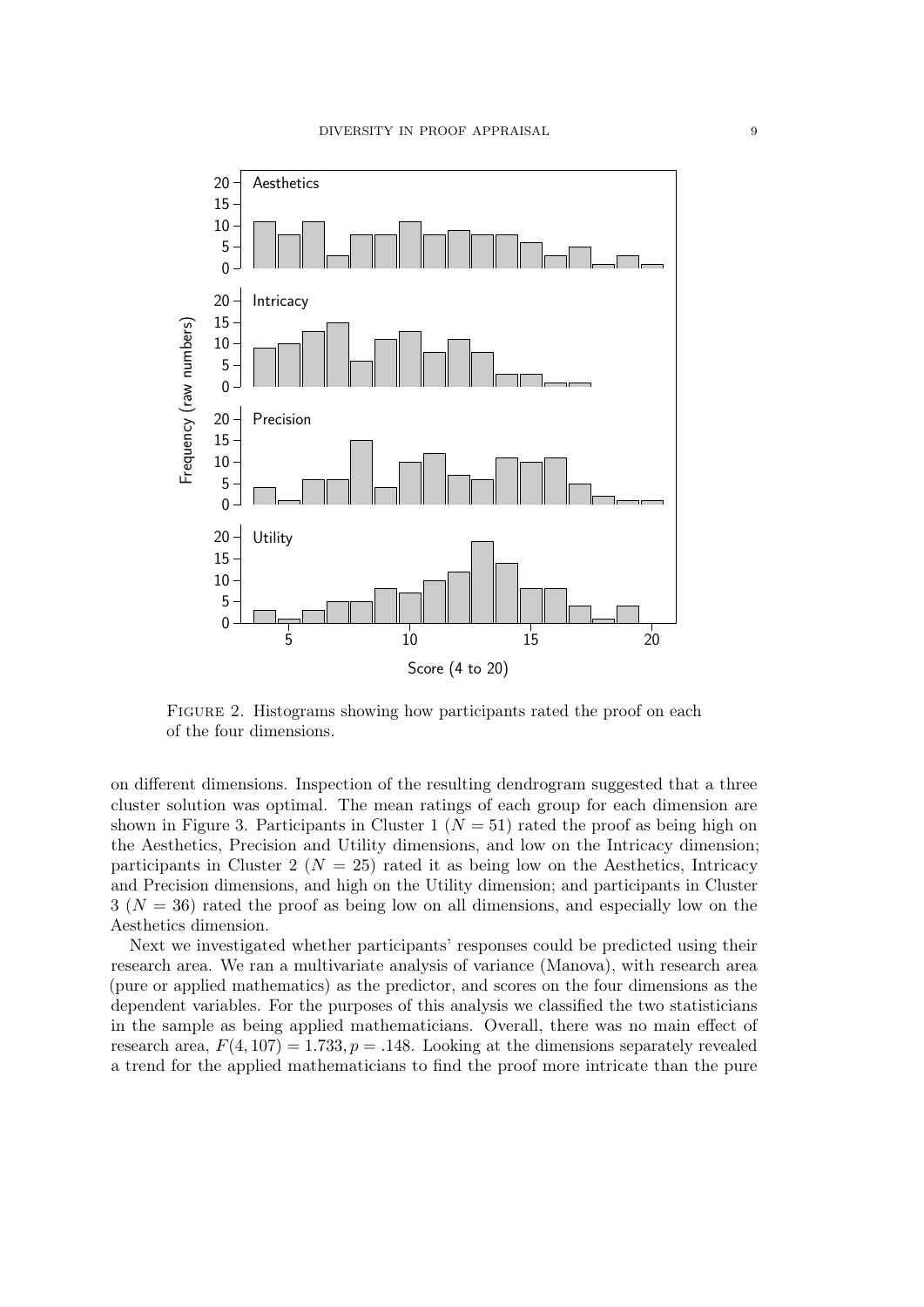

FIGURE 3. The mean ratings on each dimension of the three clusters. Error bars show  $\pm 1$  SE of the mean.

mathematicians (mean ratings: 10.2, 8.6;  $t(110) = 1.895, p = .061$ ), and a trend for the applied mathematicians to find the proof less useful than the pure mathematicians (means: 10.5, 12.4;  $t(19.8) = 1.840, p = .081$ ), but neither of these trends approached the Bonferroni-corrected significance level of .013. Similarly, there was no significant relationship between cluster membership and research area,  $\chi^2(2) = 4.038, p = .133$ .

Finally, we ran a Manova predicting scores on the four dimensions with our career stage variable (because we had relatively few faculty with less than 5 years experience in our sample, we merged the experienced and inexperienced faculty categories in this analysis; this left three categories: research students, postdocs and faculty). We found no main effect of career stage,  $F(8, 212) = 1.261, p = .265$ , and neither did career stage predict any of the dimension scores individually. There was also no association between career stage and cluster membership,  $\chi^2(4) = 4.181, p = .382$ . Overall, we found no evidence that participants' appraisals of this proof were strongly predicted by either their research area or their career stage.

#### 6. Discussion

We found a remarkable level of disagreement between our participants' ratings of the proof. For each of the four dimensions of proof appraisal there were participants who thought the proof should score high on that dimension, and there were participants who thought the proof should score low on that dimension. Furthermore, neither research area nor career stage seemed to be predictive of mathematicians' appraisals on any of the four dimensions.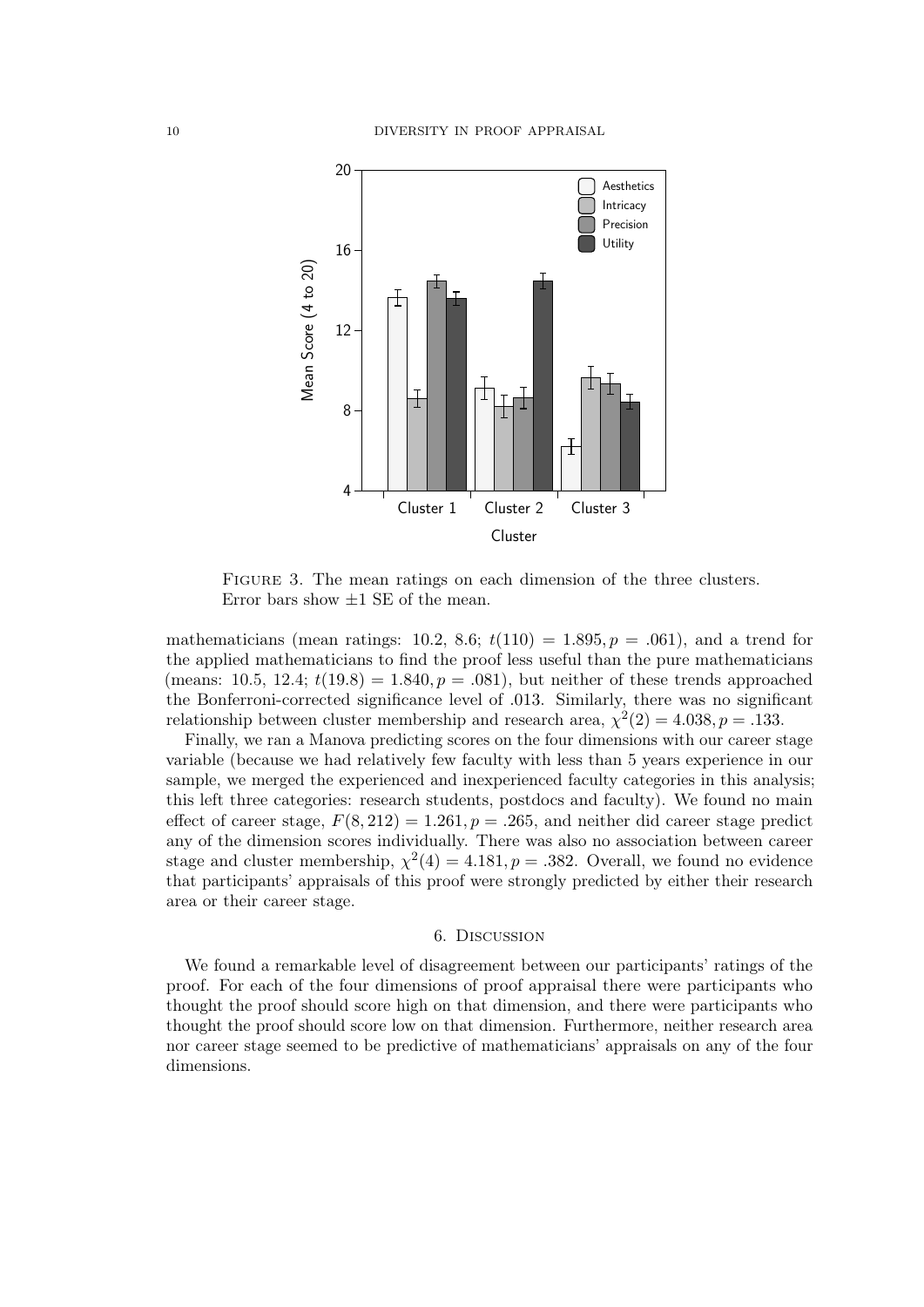Recall that the proof was taken from *Proofs from the Book*, a collection of proofs modelled on Paul Erdős's suggestion that there is a book "in which God maintains the perfect proofs for mathematical theorems, following the dictum of G. H. Hardy that there is no permanent place for ugly mathematics" (Aigner & Ziegler, 2000, p. V). Proofs from the book are said to contain "brilliant ideas, clever insights and wonderful observations" (p. V). Given this, we expected that the proof used in this study would be seen by most participants as being relatively strong on the aesthetics dimension. But this was not the case: there was widespread disagreement about how aesthetic the proof was, and in fact a majority of participants (60.4%) rated it below the midpoint (12) of the aesthetic scale, with just 31.5% rating it above the midpoint.

Recall that Ernest (MC2) noted that "it is an open controversy as to whether beauty and aesthetics are objective or subjective mathematical values". Our study here provides some support for the latter position. If beauty and aesthetics were objective, or at least intersubjective, we would have expected much greater clustering around a mean rating on the Aesthetics dimension. Indeed, our findings allow us to go further, and suggest that no qualities which can be represented as linear combinations of aesthetics, intricacy, precision and utility are intersubjective. Our findings are, in this respect, in line with other recent empirical evidence about mathematical practice. For example, Weber, Inglis, and Mejía-Ramos (2014) reviewed a series of studies which demonstrated that there is substantial heterogeneity about how persuasive mathematicians find different types of evidence for mathematical assertions.

Exemplar philosophers have typically relied upon their own intuitions about the qualities of a proof to draw philosophical conclusions. The data we have presented here suggest that these intuitions may not be widely shared, potentially causing a serious problem for this approach. Of course, our study involved only a single proof, and we cannot say that our findings would generalise to all mathematical arguments. In particular, perhaps the approach of the exemplar philosophers could be rescued by supposing that there is widespread agreement about the qualities of the proofs chosen as exemplars by the exemplar philosophers. We cannot refute this suggestion, but we do suggest that our data indicate that assuming a priori that there would be agreement is unwarranted. We have demonstrated that, for at least one proof (one which was deemed worthy of inclusion in Proofs from the Book), there is no consensus, so whether or not there is agreement among mathematicians about the qualities of any particular proof (including, for example, Steiner's (1978) exemplars) should be regarded as an open empirical question.

What of Hafner and Mancosu's (2005) alternative approach? They criticised Steiner (1978) and Resnik and Kushner (1987) for relying on personal intuitions, and instead appealed to the judgement of Pringsheim, the author of their exemplar proof. While this approach certainly seems preferable to Steiner's and Resnik and Kushner's, our data suggest that it still may be insufficient for Hafner and Mancosu's needs. While Pringsheim found his proof to be explanatory, our data suggest that it is entirely plausible that he was an outlier in this respect. Whether or not this is the case is uncertain, a matter which can only be resolved by sampling a sufficiently large number of mathematicians, and asking them to assess the explanatoriness of his proof.

Of course we are not the first to suggest that philosophers should be wary of assuming that their personal intuitions about semantics are widely shared. Concerns about the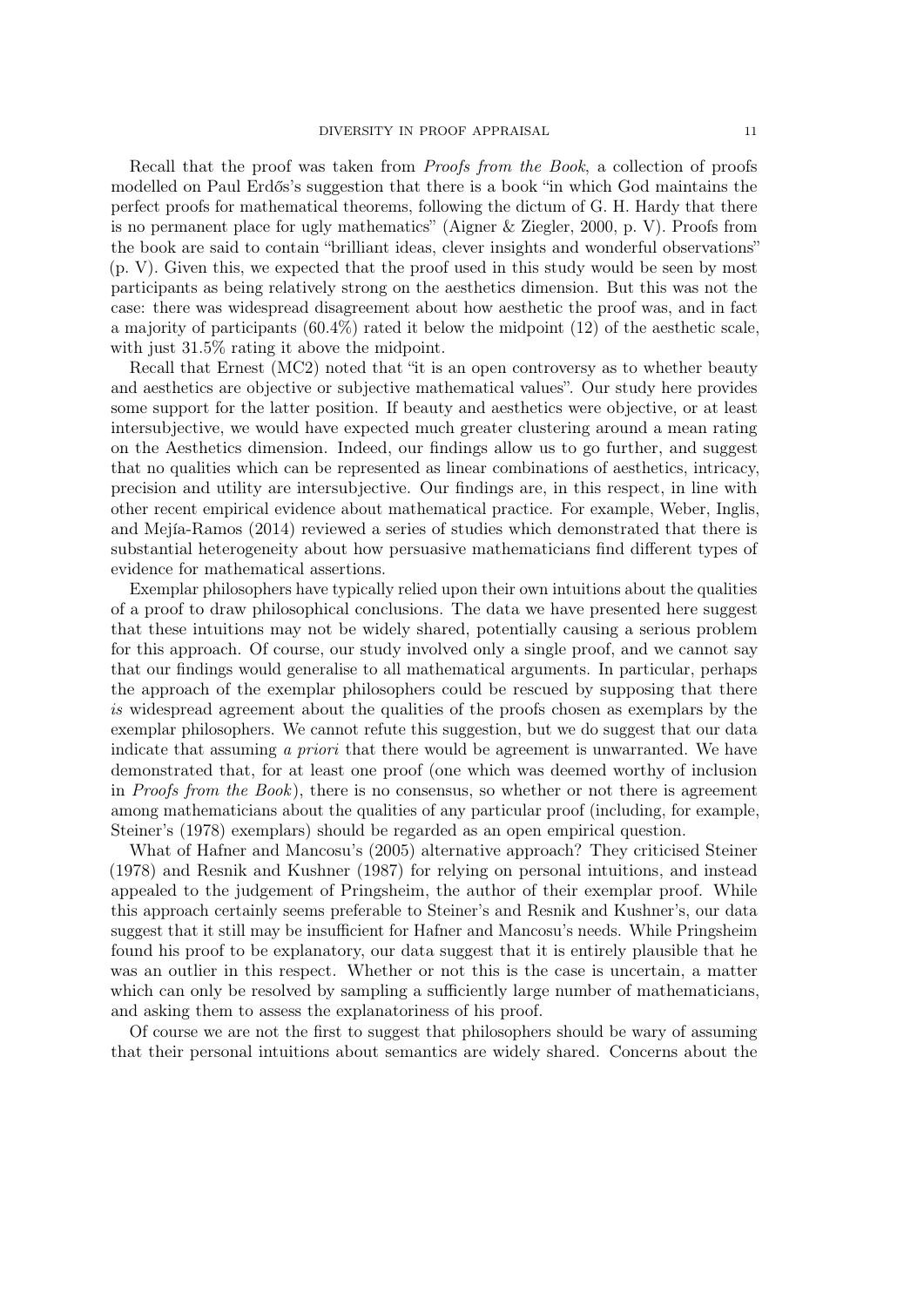validity of this assumption were central to the 'empirical semantics' approach of the Oslo Group in the early-to-mid twentieth century (e.g., Gullvåg, 1955; Naess, 1938, 1981; Tönnessen, 1955). Gullvåg, for instance, pointed out that any suggestion about a term's meaning "is merely an unsupported guess as long as no systematic testing of it has been attempted", and that "to test it systematically it is hardly sufficient that a single person registers his own reactions to this or that sentence, or makes pronouncements based on intuitions, or undertakes scattered observations of others' usage" (p. 343). Similar concerns are at the root of more recent work on experimental philosophy where, among other topics, empirical methods have been used to explore the generality of philosophers' intuitions about ethical dilemmas (e.g., Appiah, 2008; Nadelhoffer & Nahmias, 2007). The results we have presented here strongly suggest that analogous concerns are valid in the context of mathematical practice, and that empirical data which demonstrate that personal intuitions about exemplar proofs are shared (i.e. which demonstrate that exemplars are indeed exemplary) are necessary if the exemplar approach is to yield productive insights.

One unresolved question from our study concerns the origin of mathematicians' proof appraisals. If we are correct that there are large individual differences in how mathematicians evaluate proofs, and if these differences cannot be predicted by the mathematicians' experience or research area, then what lies behind these differences? This is a question for which we do not have a good answer, or even a good hypothesis. It seems ripe for future research.

## **ACKNOWLEDGEMENTS**

We are grateful to Dirk Schlimm and an anonymous reviewer for insightful comments on an earlier draft of this chapter. This work was partially funded by a Royal Society Worshipful Company of Actuaries Research Fellowship (to MI).

## Appendix A. Producing a Short Scale

The goal of the two studies reported in the Appendix was to create a short scale which could reliably capture mathematicians' proof appraisals. Specifically, we were concerned to develop an instrument which showed sufficiently high internal consistency on all four of the dimensions identified by Inglis and Aberdein's (2014) exploratory factor analysis.

We constructed our initial scale for testing by taking the four adjectives which had the highest loadings on each of the four dimensions. These are shown in Table 3. We also included four adjectives from the Non-Use dimension. Although we did not believe that this formed a genuine dimension, we felt it useful to include adjectives which were likely to elicit negative responses, in order to reduce the likelihood of participants simply selecting "very accurate" for each adjective.

#### A.1. Study 1.

A.1.1. Method, Participants and Procedure. Participants were 53 research-active mathematicians recruited from Australia, Canada and New Zealand. Departments in the three countries were invited by email to participate in the study. If they agreed, they forwarded an email to all research-active mathematicians in the department inviting them to participate. The email gave an outline of the purpose of the study, and provided a link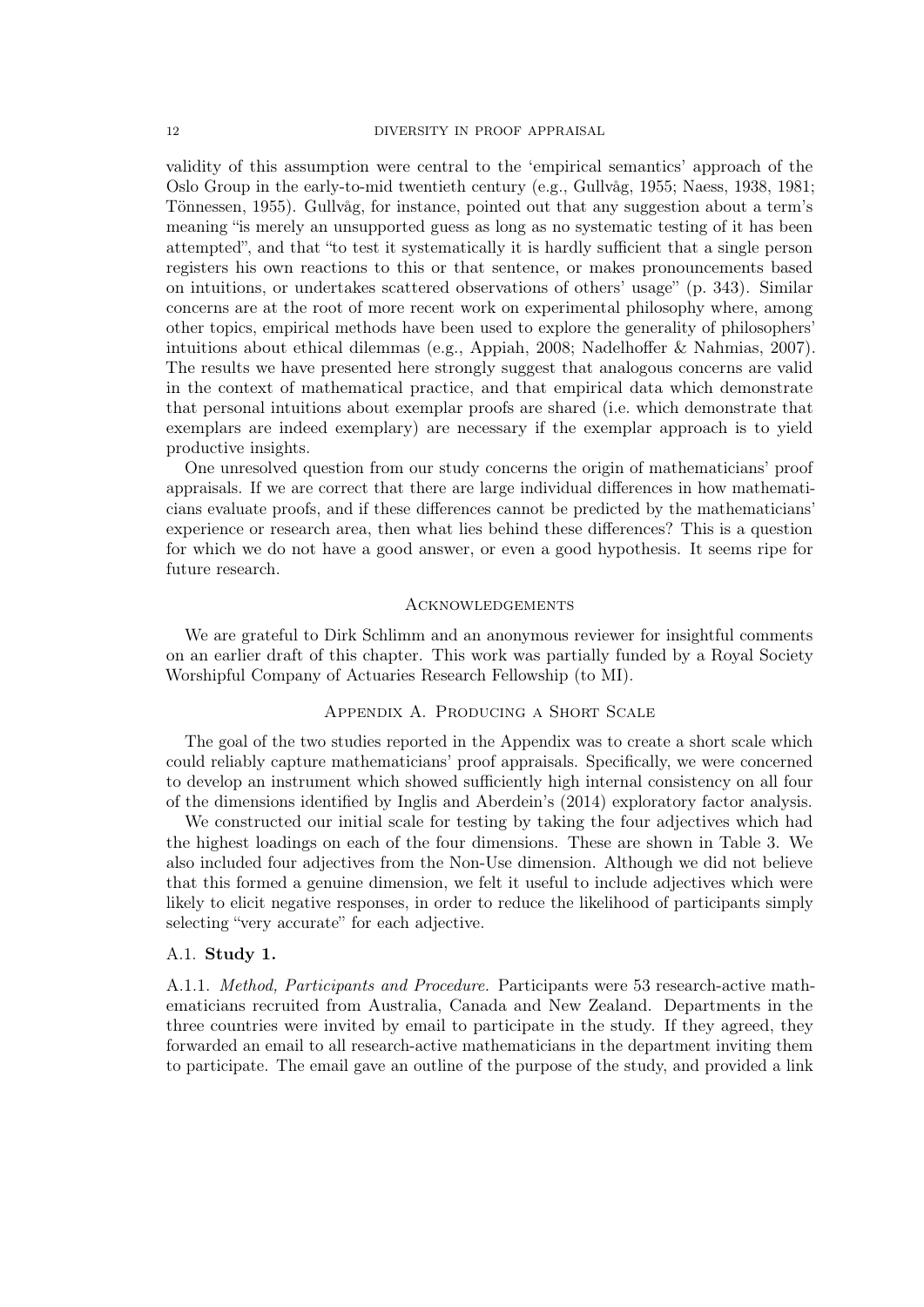| Study 1     |            | Study 2     |            |
|-------------|------------|-------------|------------|
| Adjective   | Dimension  | Adjective   | Dimension  |
| ingenious   | Aesthetics | ingenious   | Aesthetics |
| inspired    | Aesthetics | inspired    | Aesthetics |
| profound    | Aesthetics | profound    | Aesthetics |
| striking    | Aesthetics | striking    | Aesthetics |
| dense       | Intricacy  | dense       | Intricacy  |
| difficult   | Intricacy  | difficult   | Intricacy  |
| intricate   | Intricacy  | intricate   | Intricacy  |
| unpleasant  | Intricacy  | $* simple$  | Intricacy  |
| careless    | Non-Use    | careless    | Non-Use    |
| crude       | Non-Use    | crude       | Non-Use    |
| flimsy      | Non-Use    | flimsy      | Non-Use    |
| shallow     | Non-Use    | shallow     | Non-Use    |
| careful     | Precision  | careful     | Precision  |
| meticulous  | Precision  | meticulous  | Precision  |
| precise     | Precision  | precise     | Precision  |
| rigorous    | Precision  | rigorous    | Precision  |
| applicable  | Utility    | applicable  | Utility    |
| efficient   | Utility    | useful      | Utility    |
| informative | Utility    | informative | Utility    |
| practical   | Utility    | practical   | Utility    |

Table 3. The adjectives used in Studies 1 and 2. Changed adjectives are shown in italics.

∗ reverse scored

to the study's website. Participants who clicked on the link first saw an introductory page which again explained the purpose of the study. On the second page participants were asked to select their research area (applied mathematics, pure mathematics, or statistics), and state their level of experience (PhD student, postdoc, or faculty). On the third page participants were given the following instructions, which were identical to those used by Inglis and Aberdein (2014):

Please think of a particular proof in a paper or book which you have recently refereed or read. Keeping this specific proof in mind, please use the rating scale below to describe how accurately each word in the table below describes the proof. Describe the proof as it was written, not how it could be written if improved or adapted. So that you can describe the proof in an honest manner, you will not be asked to identify it or its author, and your responses will be kept in absolute confidence. Please read each word carefully, and then select the option that corresponds to how well you think it describes the proof. (Emphasis in the original)

Participants were then shown the list of twenty adjectives given in Table 3 in a random order, and asked to select how well each described their chosen proof using a five-point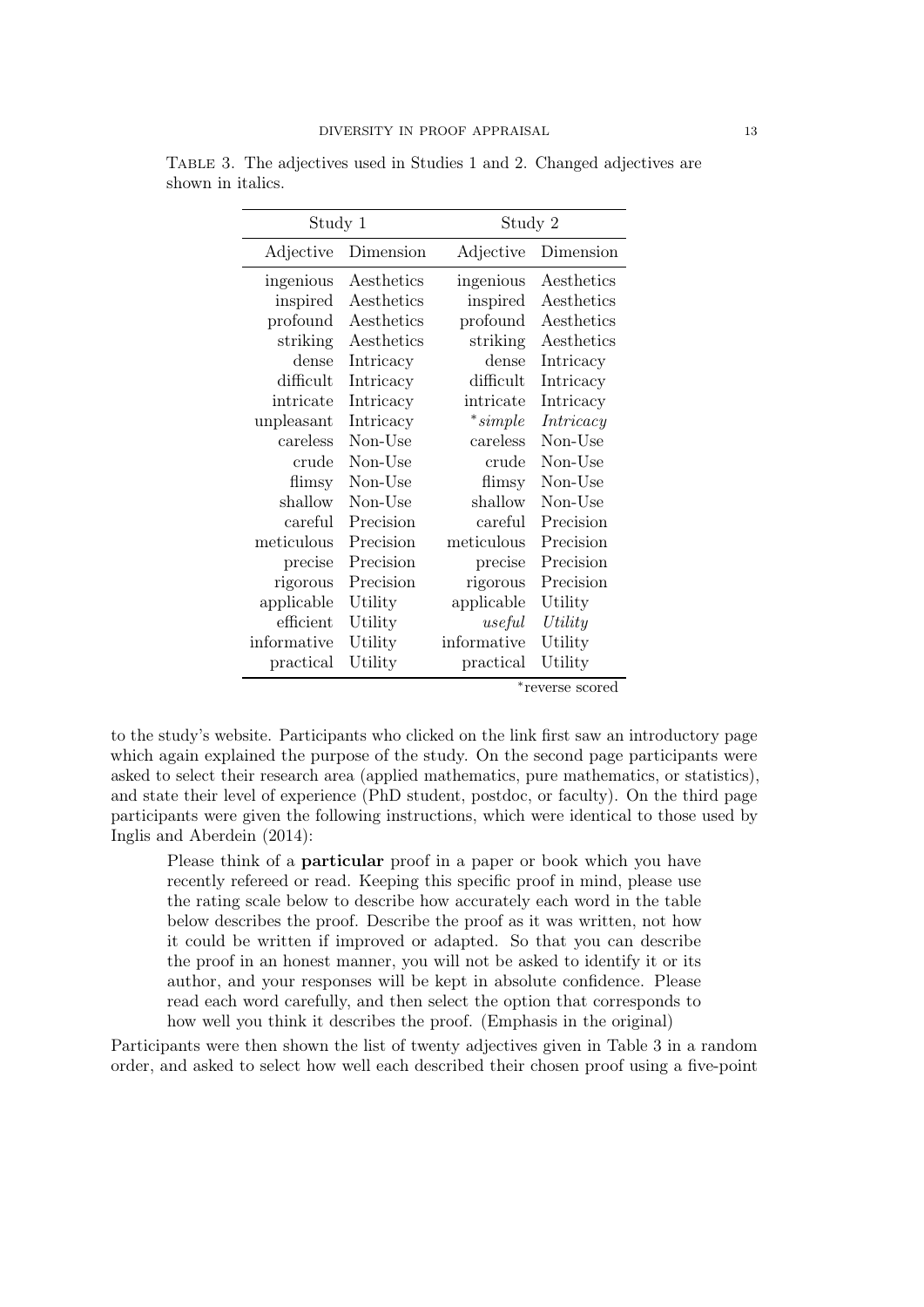Likert scale (very inaccurate, inaccurate, neither inaccurate nor accurate, accurate, very accurate). Finally participants were thanked for their time, and invited to contact the research team if they wanted further information.

A.1.2. Results and Discussion. We calculated the internal consistency of each of the four dimensions (excluding the Non-Use dimension) using the Cronbach's alpha statistic. Recall that an alpha of 0.7 or above is typically considered acceptable (e.g., Nunnally, 1978). The Cronbach's alpha for each dimension are shown in Table 4.

| .850 | .864 | .877                                 |
|------|------|--------------------------------------|
| .595 | .770 | .743                                 |
| .805 | .788 | .839                                 |
| .485 | .832 | .797                                 |
|      |      | Dimension Study 1 Study 2 Main Study |

TABLE 4. The Cronbach's alphas of each dimension in Studies 1 and 2, and the Main Study.

The alphas associated with the Aesthetics and Precision dimensions were considerably above the 0.7 guideline, but those for Intricacy and Utility dimensions fell somewhat short, indicating a lack of consistency between the items on these dimensions. To address this problem we calculated, for these two dimensions, the item without which the resultant three-item scale had the highest alpha. These were 'unpleasant' and 'efficient' for the Intricacy and Utility dimensions respectively. We then replaced these items with two new adjectives, each of which had loaded strongly onto these dimensions in Inglis and Aberdein's (2014) factor analysis: 'simple' and 'useful'. Because a very simple proof would have a low score on the Intricacy dimension, we reverse scored the item (i.e. a participant choosing "very accurate" for 'simple' would be given a score of 1 rather than 5). We then conducted a second study to investigate the performance of our revised scale.

### A.2. Study 2.

A.2.1. Method, Participants and Procedure. The procedure was identical to that of Study 1 except that 'efficient' was replaced with 'useful' on the Utility dimension, and 'unpleasant' with 'simple' on the Intricacy dimension (with 'simple' reverse scored). The full list of adjectives is given in Table 3. Participants were 53 research active mathematicians from universities in Ireland and Scotland. They were recruited in a similar manner to participants in Study 1.

A.2.2. Results and Discussion. The Cronbach's alphas for the four dimensions are given in Table 4. With the revised scale, all four alphas were above the 0.7 guidelines, suggesting that each dimension had acceptable internal consistency. We therefore used this revised scale in our main study.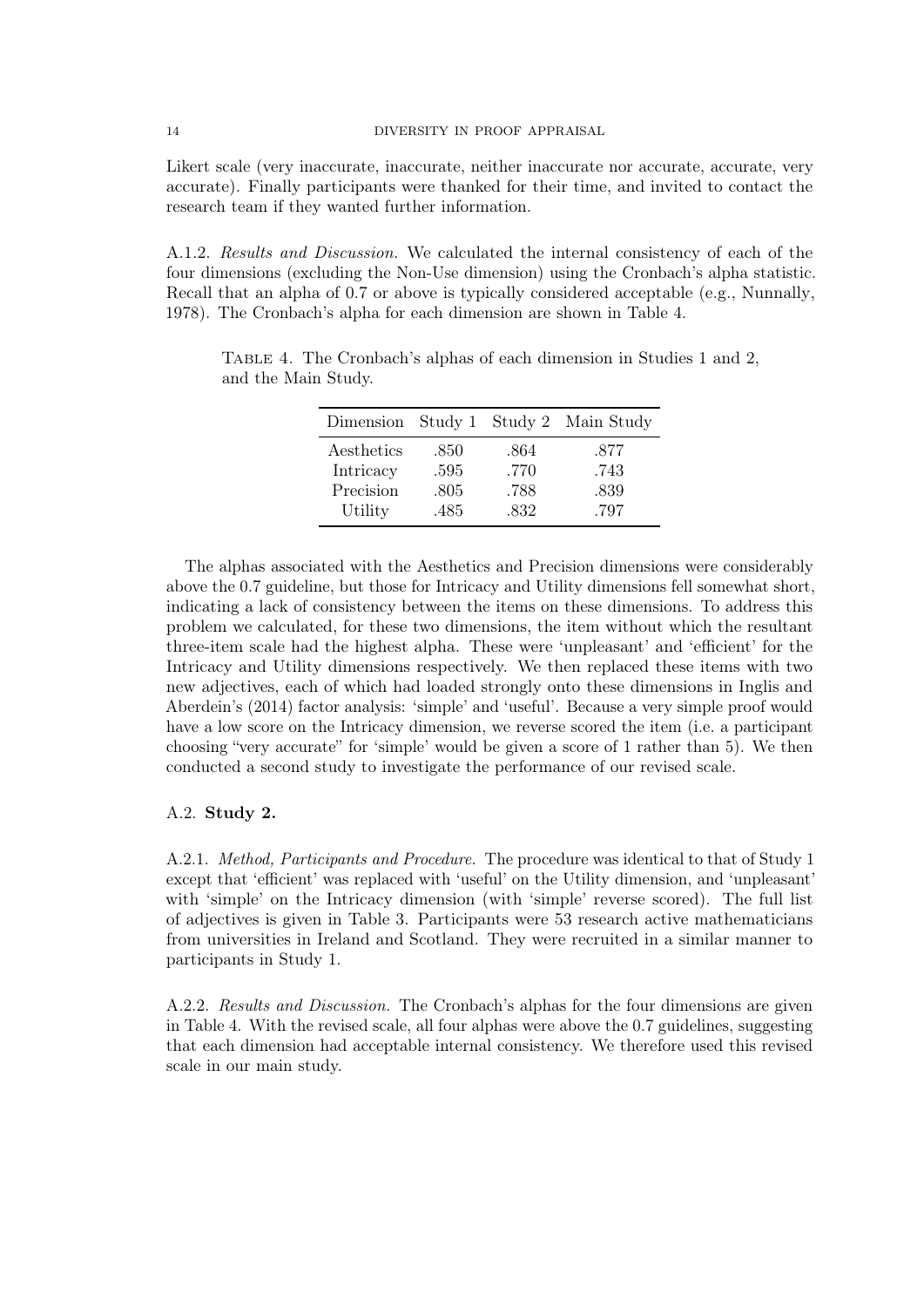#### References 15

#### **REFERENCES**

Aigner, M., & Ziegler, G. (2000). Proofs from the book (Second ed.). Berlin: Springer.

Appiah, K. A. (2008). Experiments in ethics. Cambridge, MA: Harvard University Press.

- Donnellan, M. B., Oswald, F. L., Baird, B. M., & Lucas, R. E. (2006). The mini-IPIP scales: Tiny-yet-effective measures of the Big Five factors of personality. Psychological Assessment, 18, 192-203.
- Feferman, S. (1969). Systems of predicative analysis. Journal of Symbolic Logic, 29, 1–30.
- Gowers, W. T. (2007). Mathematics, memory and mental arithmetic. In M. Leng, A. Paseau, & M. Potter (Eds.), Mathematical knowledge (pp. 33–58). Oxford: Oxford University Press.
- Gullvåg, I. (1955). Criteria of meaning and analysis of usage. Synthese, 9, 341–361.
- Hafner, J., & Mancosu, P. (2005). The varieties of mathematical explanation. In P. Mancosu, K. F. Jørgensen, & S. A. Pedersen (Eds.), Visualization, explanation and reasoning styles in mathematics (pp. 215–250). Berlin: Springer.
- Hanna, G., & Mason, J. (2014). Key ideas and memorability in proof. For the Learning of Mathematics,  $34(2)$ , tbc.
- Inglis, M., & Aberdein, A. (2014). Beauty is not simplicity: An analysis of mathematicians' proof appraisals. Philosophia Mathematica.
- John, O. P., Naumann, L. P., & Soto, C. J. (2008). Paradigm shift to the integrative Big Five trait taxomony: History, measurement, and conceptual issues. In *Handbook of* personality: Theory and research (pp. 114–158). New York: Guilford.
- Knapp, T. R., & Mueller, R. O. (2010). Reliability and validity of instruments. In G. R. Hancock  $\&$  R. O. Mueller (Eds.), The reviewer's quide to quantitative methods in the social sciences (pp. 337–342). New York: Routledge.
- Montaño, U. (2014). Explaining beauty in mathematics: An aesthetic theory of mathematics. Dordrecht: Springer.
- Nadelhoffer, T., & Nahmias, E. (2007). The past and future of experimental philosophy. Philosophical Explorations, 10, 123-149.
- Naess, A.  $(1938)$ . Common sense and truth. *Theoria*,  $\lambda$ , 39–58.
- Naess, A. (1981). The empirical semantics of key terms, phrases, and sentences: Empirical semantics applied to nonprofessional language. In S. Kanger & S. Öhman (Eds.), Philosophy and grammar: Papers on the occasion of the quincentennial of Uppsala University (pp. 135–154). Dordrecht: Reidel. (Reprinted in The Selected Works of Arne Naess, [Vol. 8, pp. 59–78]. Dordrecht: Springer, 2005.)
- Nunnally, J. C. (1978). Psychometric theory (2nd ed.). New York: McGraw Hill.
- Raman, M. (2003). Key ideas: What are they and how can they help us understand how people view proof? Educational Studies in Mathematics, 52 , 319–325.
- Resnik, M. D., & Kushner, D. (1987). Explanation, independence and realism in mathematics. *British Journal of the Philosophy of Science*, 38, 141–158.
- Steiner, M. (1978). Mathematical explanation. *Philosophical Studies*, 34, 135–151.
- Tappenden, J. (2008a). Mathematical concepts and definitions. In P. Mancosu (Ed.), The philosophy of mathematical practice (pp. 256–275). Oxford: Oxford University Press.